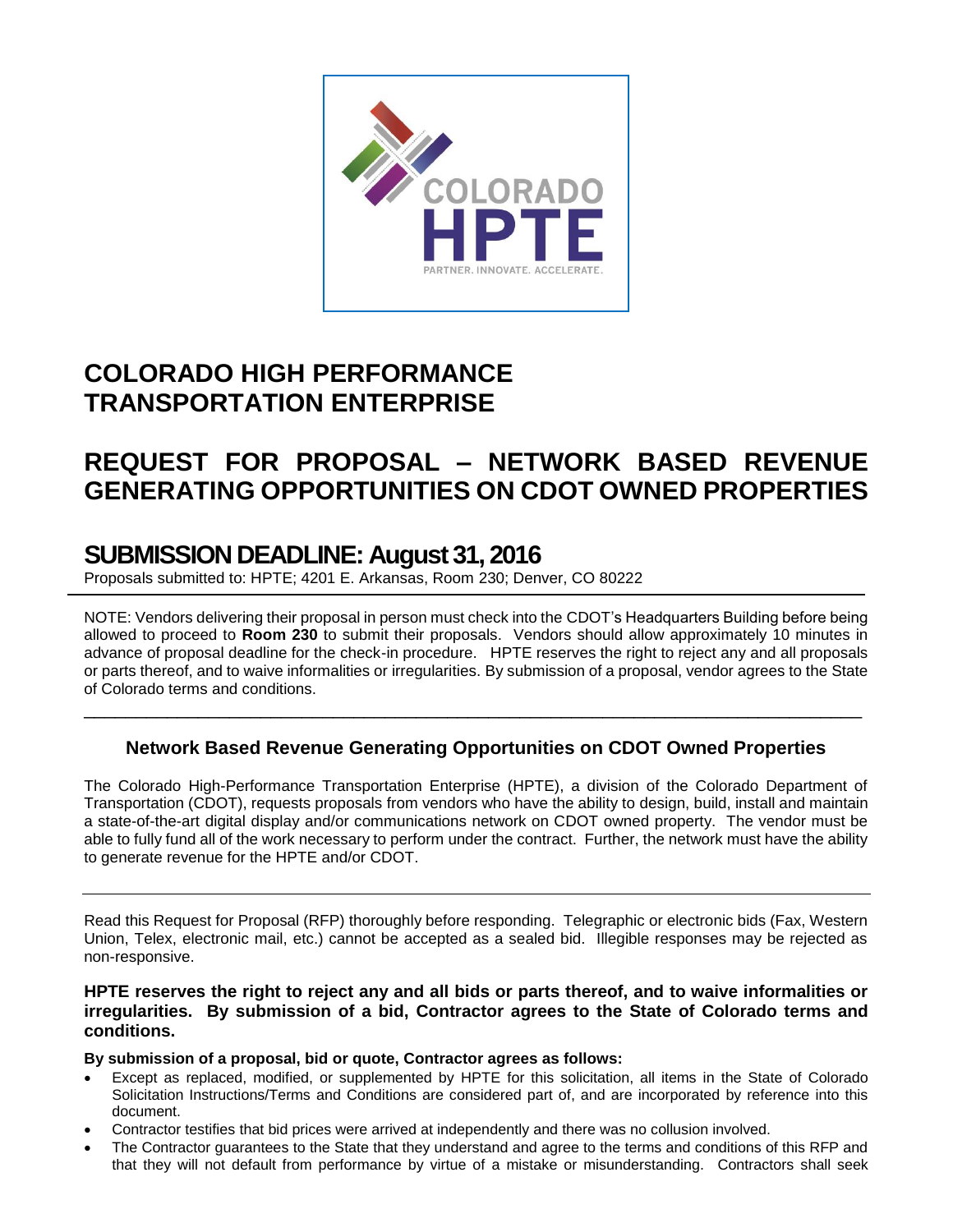clarification from HPTE of any specifications, terms and/or conditions that they determine to be unclear. The failure of a Contractor to seek clarification may be deemed a waiver of any such clarification.

- Pursuant to CRS 24-30-202.4 (as amended), the State controller may withhold debts owed to State agencies under the vendor offset intercept system for: (a) unpaid child support debt or child support arrearages; (b) unpaid balance of tax, accrued interest, or other charges specified in Article 22, Title 39, CRS; (c) unpaid loans due to the student loan division of the department of higher education; (d) owed amounts required to be paid to the unemployment compensation fund; and (e) other unpaid debts owing to the State or any agency thereof, the amount of which is found to be owing as a result of final agency determination or reduced to judgment as certified by the controller.
- *This award shall be available primarily for use by HPTE. Other State Agencies and Institutions, and Local Governments and Political subdivisions in the State of Colorado may be allowed to access use of this award ONLY if such use does not conflict with the work required under any contract with HPTE.*

**All proposals must be submitted on this form and signed in ink by an authorized officer or agent of the** 

| <b>Vendor Name</b>               |     | <b>Signature</b>             | firm. |             |  |
|----------------------------------|-----|------------------------------|-------|-------------|--|
| <b>Vendor</b><br>Name(Print)     |     | <b>Address</b>               |       |             |  |
| City, State, Zip<br>Vendor Phone | Fax | Title<br><b>F.E.I.N./SSN</b> |       | <b>Date</b> |  |
|                                  |     |                              |       |             |  |

**NOTE: Results will be posted on the HPTE web site and/or sent via postal system but** *will not be discussed by phone* **except as noted in the RFP document.**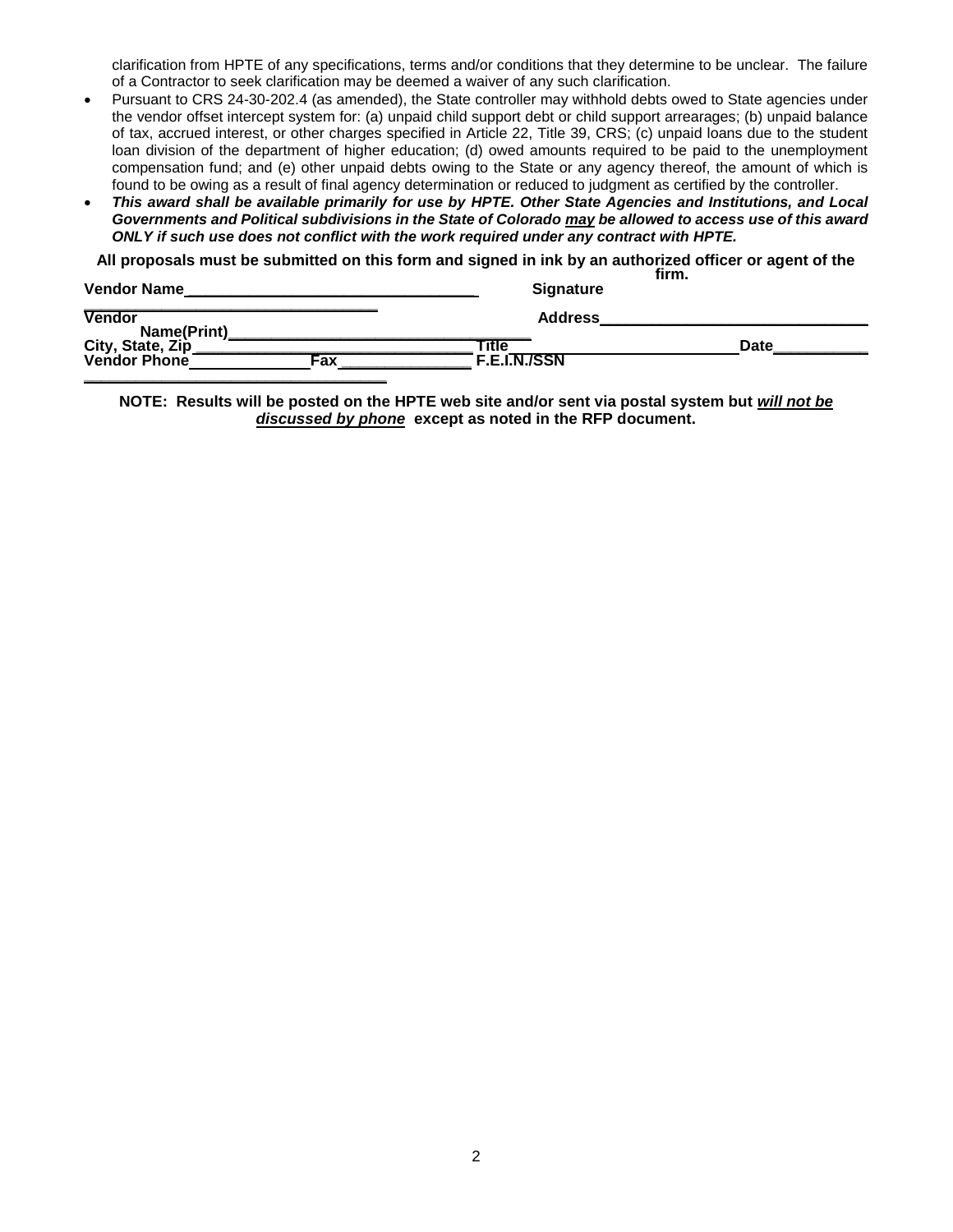## **REQUEST FOR PROPOSAL COLORADO HIGH PERFORMANCE TRANSPORTATION ENTERPRISE**

## **SECTION 1 ADMINISTRATIVE INFORMATION**

#### **1.1 ISSUING OFFICE:**

This RFP is issued by the High Performance Transportation Enterprise pursuant to its [Procurement](https://www.codot.gov/programs/high-performance-transportation-enterprise-hpte/procurement/HPTE%20-%20Procurement%20Guidelines%20v.2.pdf/view)  [Guidelines.](https://www.codot.gov/programs/high-performance-transportation-enterprise-hpte/procurement/HPTE%20-%20Procurement%20Guidelines%20v.2.pdf/view) All contact regarding this Request for Proposal (RFP) is to be directed to:

Mr. Nicholas J. Farber, JD, Operations Manager High Performance Transportation Enterprise 4201 E. Arkansas Ave., Room 230 Denver, CO 80222 (720) 248-8544 nicholas.farber@state.co.us

## **1.2 PURPOSE:**

The purpose of this RFP is to obtain competitive bid proposals from qualified vendors who have the ability to design, build, install and maintain a state-of-the-art digital display and/or communications network on CDOT owned property.

This RFP provides prospective proposers (also referred to as "Contractor") with sufficient information to enable them to prepare and submit proposals for consideration by HPTE to satisfy the needs as outlined in the Scope of Work.

| 10 | ۰,<br>۰,<br>× |
|----|---------------|
|    |               |

|    | <b>SCHEDULE OF ACTIVITIES:</b>                                                            | <b>DATE</b>            | <b>TIME</b><br>(MST) |
|----|-------------------------------------------------------------------------------------------|------------------------|----------------------|
| A  | RFP Published on HPTE Website                                                             | August 4, 2016         | 2PM                  |
| В. | Prospective Proposers' Inquiry Deadline                                                   | August 12, 2016        | 4PM                  |
| C. | <b>Response to Proposer Questions</b>                                                     | August 19, 2016        | 4PM                  |
| D. | <b>PROPOSAL SUBMISSION DEADLINE</b>                                                       | <b>August 31, 2016</b> | 4PM                  |
| Е. | <b>Evaluation of Proposals</b>                                                            | September 6, 2016      | N/A                  |
| F. | Top Consultants Selected and Notified of Interview<br>(estimate) if determined necessary. | Week of Sept. 9, 2016  | 10AM                 |
| G. | Interviews with short list of Consultants (estimate)<br>if required.                      | September 16, 2016     | 9AM                  |
| Н. | <b>Consultant Selection (estimate)</b>                                                    | September 30, 2016     | 12PM                 |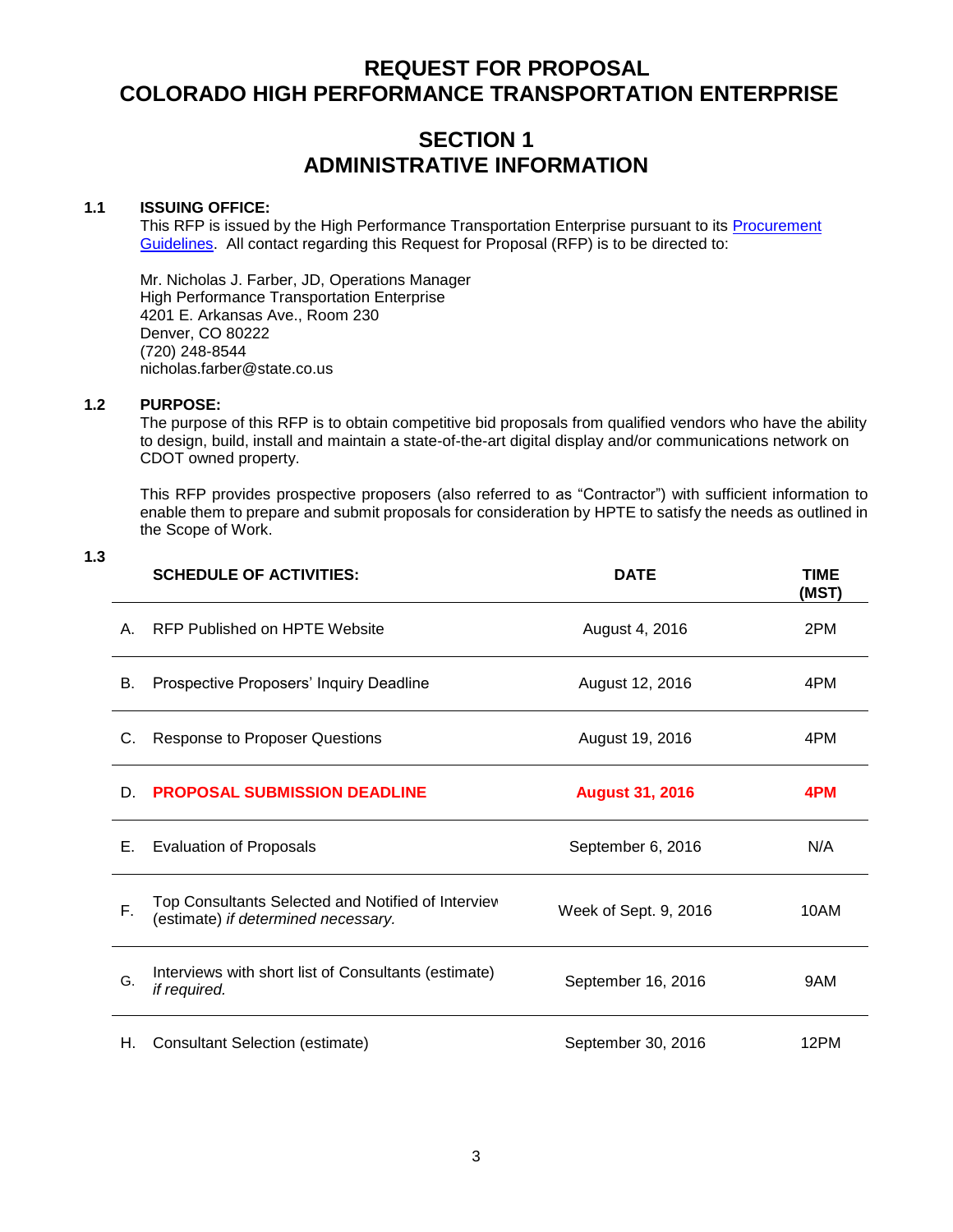#### **1.4 PROPOSAL SUBMISSION:**

All proposals must be received by the HPTE, 4201 East Arkansas Avenue, Room 230 Denver, CO 80222, no later than the date and time shown in the Schedule of Activities, Proposal Submission Deadline for receipt of proposals. Each proposal shall consist of **one (1) original** (identified as such) and **three (3) copies** of the proposer's *complete* proposal. It is the responsibility of the proposer to ensure that their proposal is received by the HPTE prior to the deadline. Proposers mailing their documents should allow ample mail delivery time to ensure timely receipt of their proposals. PROPOSALS RECEIVED AFTER THE ABOVE DATE AND TIME WILL NOT BE CONSIDERED. Proposals must be clearly identified as a proposal for the **HPTE Digital Display and/or Communications Network RFP** and shall show such information on the **outside** of the proposal packet. Proposals will not be accepted by facsimile or electronic mail transmittal.

Proposals shall not be longer than 10 pages, not including the covers, index, tab sheets, required forms or certifications, resumes and appropriate appendices.

Proposers are advised that HPTE desires that proposals prepared in response to this RFP be submitted on recycled paper, and that all copies be printed on both sides of paper. While the appearance of proposals is important, and professionalism in proposal presentation should not be neglected, non-recyclable, nonrecycled glossy materials and clear plastic covers shall not be used. **In addition, proposals should be in flat bound form to facilitate filing.**

#### **PLEASE NOTE: Proposals submitted in loose-leaf binders or 3-ring binders will not be accepted.**

#### **1.5 INQUIRIES:**

Prospective proposers may make written inquiries concerning this RFP to obtain clarification of requirements. No inquiries will be accepted after the date(s) and time(s) specified in the Schedule of Activities, Section 1.3. Questions must be submitted in writing on the proposer's letterhead to:

Mr. Nicholas J. Farber, JD, Operations Manager High Performance Transportation Enterprise 4201 E. Arkansas Ave., Room 230 Denver, CO 80222 (720) 248-8544 nicholas.farber@state.co.us

All envelopes containing questions must be clearly labeled **"Inquiry for HPTE Digital Display and/or Communications Network RFP"** to facilitate handling and distribution. Inquiries sent by fax will be accepted (fax number (303) 757-9656). Email inquiries must be clearly identified and marked "**Inquiry for HPTE Digital Display and/or Communications Network RFP"** in the Subject Line. An addendum will be published onto the HPTE website, at [https://www.codot.gov/programs/high-performance-transportation](https://www.codot.gov/programs/high-performance-transportation-enterprise-hpte)[enterprise-hpte,](https://www.codot.gov/programs/high-performance-transportation-enterprise-hpte) responding to questions submitted regarding this RFP.

#### **1.6 AMENDMENTS TO RFP:**

In the event it should be necessary to revise any portion of this RFP, addenda will be published on the HPTE website. It is the prospective proposer's sole responsibility to monitor the internet site, at [https://www.codot.gov/programs/high-performance-transportation-enterprise-hpte,](https://www.codot.gov/programs/high-performance-transportation-enterprise-hpte) and to acknowledge and/or comply with all addenda to this RFP.

#### **1.7 RESPONSE MATERIAL OWNERSHIP:**

All material submitted pursuant to this RFP becomes the property of the State of Colorado. Proposals may be reviewed by any person after the Notice of Intent to Make an Award" letter has been issued, subject to the terms of Section 24-72-201 et. seq., CRS (the Colorado Open Records Act).

#### **1.8 PROPRIETARY INFORMATION:**

All material submitted in response to this RFP will become public record and will be subject to inspection after the HPTE executes a contract with the preferred proposer. Any material requested for treatment as proprietary and/or confidential must be clearly identified and easily separable from the rest of the proposal. Such request must include justification for the request. The request will be reviewed and either approved or denied by the HPTE Director. If denied, the proposer will have the opportunity to withdraw its entire proposal, or to remove the proprietary restrictions. Refer to Section 1.31 of this RFP for submission of Confidential/Proprietary information.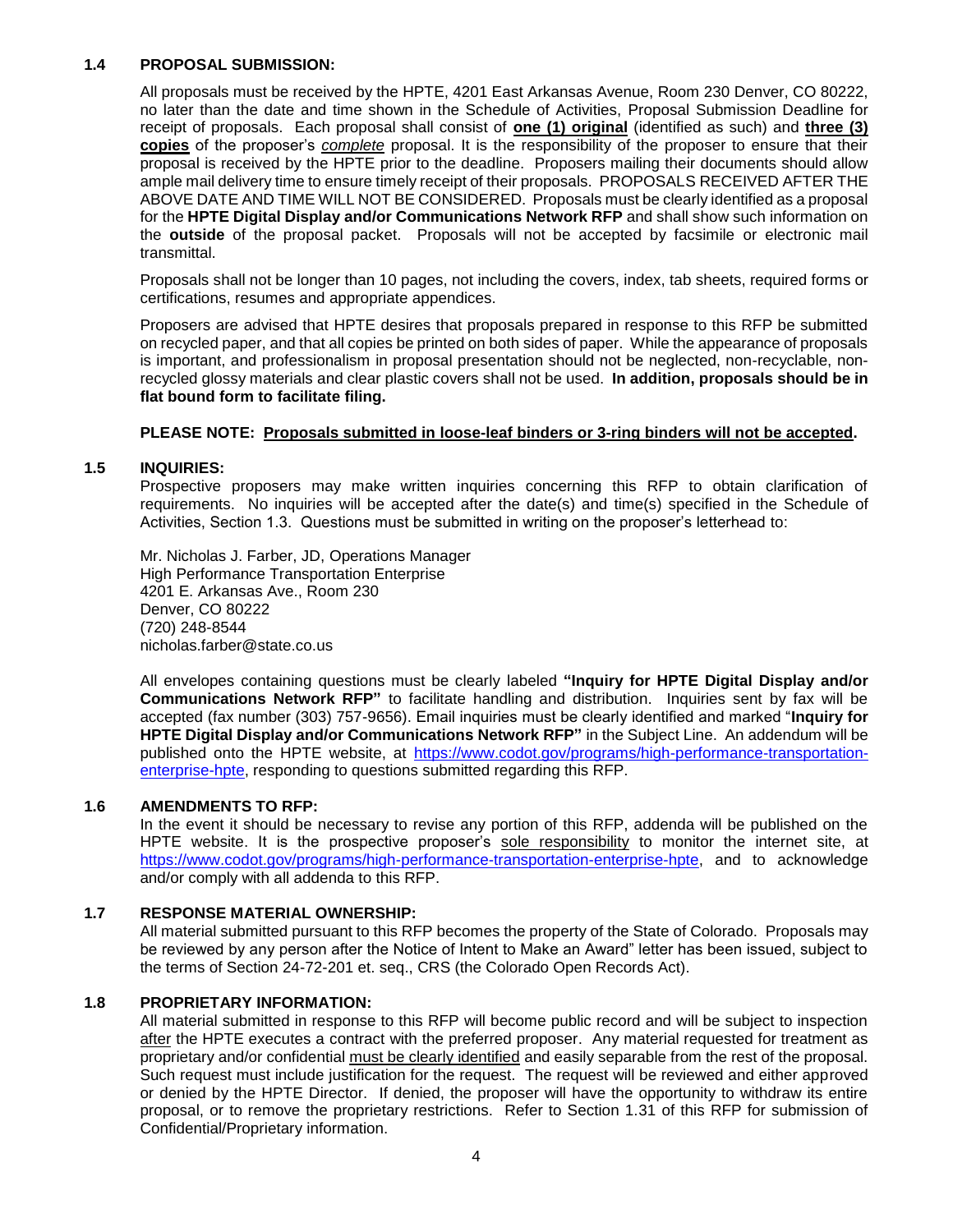#### **1.9 REJECTION OF PROPOSALS:**

HPTE reserves the right to reject any or all proposals received in response to this RFP, or to cancel this RFP if it is in the best interest of the State to do so. Failure to furnish all information or to follow the proposal format, requested in this RFP may disqualify the proposal. Any exceptions to the Scope of Work must be clearly identified and supported in the proposal. Inclusion of such exceptions does not guarantee acceptance by the HPTE of such variation, and may instead lead to rejection of the proposal as nonresponsive.

In the event that award is NOT made to any proposer, or the HPTE cancels the RFP solicitation, all received proposals must remain confidential and not open for public inspection. The purpose for this condition is to prevent any future potential proposers an opportunity to review other bidders' proposals and thereby gain any unfair advantage in submitting future proposals.

Any cancellations occurring before the submittal due date will be returned unopened to the appropriate bidder with a notice of cancellation letter.

## **1.10 ORAL PRESENTATION/SITE VISITS:**

Proposers *may be* asked to make oral presentations, and participate in a question and answer period conducted by the evaluation committee, to insure that the proposers have the abilities offered in their proposal, to provide the services solicited specifically by the HPTE and, potentially, other State agencies. The *optional* oral presentation stage of the RFP selection process is designed solely for the benefit of the evaluation committee towards assisting it in making a final proposal selection. Oral presentations will be conducted at the sole discretion of the committee, and be at the proposer's expense. If invited to make a presentation, the proposer should be prepared to answer any possible questions of clarification related to the RFP requirements or the proposal submitted in response to this RFP solicitation. If invited to make an oral presentation, proposer must ensure attendance by those primary staff members anticipated to provide services under any resulting contract, and any other personnel identified by HPTE at the time of invitation.

#### **1.11 PARENT COMPANY:**

If a proposer is owned or controlled by a parent company, the name, main office address and parent company's tax identification number must be provided in the proposal.

## **1.12 EVALUATION CRITERIA:**

An evaluation will be made by a committee to determine the merit of proposals received in accordance with the evaluation criteria defined herein. The recommendations of this group will be forwarded to the HPTE Director for approval.

- 1.12.1 Failure of the proposer to provide in their proposal any information requested in this RFP may result in disqualification of the proposal and shall be the responsibility of the proposing individual or firm.
- 1.12.2 During the evaluation process, discussions may be conducted with proposers who submit proposals determined to be realistic candidates for the award. It will be the recommendation of the evaluation committee if discussions for clarification are needed, based on their experience with application of these services to HPTE specific projects.
- 1.12.3 The sole responsibility of the committee will be to recommend the proposer or proposer whose proposals are most responsive to the State's needs while within the available resources. The specifications within this RFP represent the minimum performance necessary for response.
- 1.12.4 Specific evaluation criteria are outlined in Section 3 entitled Evaluation Criteria.

## **1.13 PROPOSAL CONTENT / ACCEPTANCE OF RFP TERMS:**

A proposal submitted in response to the RFP shall constitute a binding offer. Acknowledgment of this condition shall be indicated by the autographic signature of the proposer, or an officer of the proposer legally authorized to execute contractual obligations. A submission in response to the RFP acknowledges acceptance by the proposer of all terms and conditions including compensation, as set forth herein. Proposer shall identify clearly and thoroughly any variations between its proposal and the RFP. Failure to do so shall be deemed a waiver of any rights to subsequently request modification of the terms of performance, except as outlined or specified in the RFP.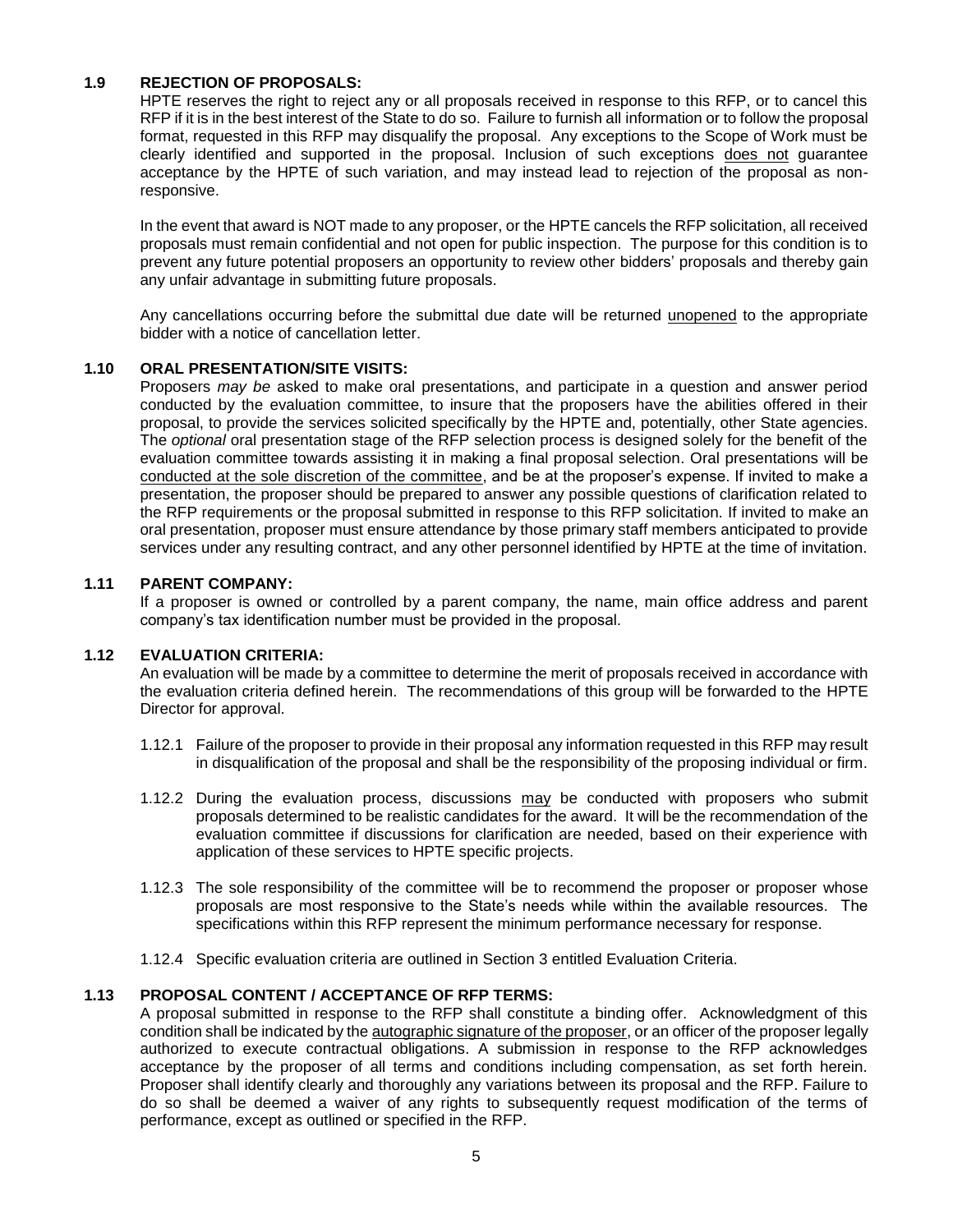#### **1.14 PROVISION FOR REQUIRED INSURANCE:**

Award of a contract will be contingent upon the successful proposer submitting certificates of insurance in accordance with the provisions of the attached Provision for Required Insurance, provided in the Sample Contract, Attachment B to this RFP.

#### **1.15 Consultant CERTIFICATION:**

#### **Proposers must submit a signed Consultant Certification Form with their proposal, provided as Attachment A to this RFP.**

#### **1.16 CONFLICT OF INTEREST:**

By submission of a proposal, proposer agrees that, at the time of contracting, the proposer has no interest, direct or indirect, that would conflict in any manner or degree with the performance of the required services. The proposer shall further covenant that, in the performance of the contract, it shall not employ any person having any such known interest. If there is any question of a known potential conflict of interest—for example, in respect of one or more of the projects HPTE or CDOT is known to be pursuing in the future please identify it in your proposal. Any firm affiliated or related to an employee of the Transportation Commission, CDOT, the HPTE Board, or HPTE shall be ineligible to submit a proposal for the required services.

#### **1.17 PROPOSAL PRICES:**

The proposer agrees that in shall design, build, operate and maintain the digital display and/or communications network at its own cost, at no cost to HPTE or CDOT. Consideration for the work is the right to use CDOT's property, subject to any limitations imposed by CDOT and/or HPTE.

#### **1.18 REQUEST FOR PROPOSAL/INVITATION FOR BID:**

**The Request For Proposal/Invitation for Bid Form - the cover page of this RFP - must be signed, in ink, by a person authorized to bind the proposer, and returned with the proposal**. **In addition, any subsequent amendments (such as Responses to Inquiries), made to the RFP as per Section 1.6 must be acknowledged with signature by a person authorized to bind the proposer, and returned with the proposal.**

#### **1.19 BUDGETED FUNDS:**

Contractor should be aware that fees and expenses are paid solely by the Contractor and there are no alternative sources of reimbursement.

#### **1.20 INCURRED COSTS:**

The HPTE is not liable for any cost incurred by proposers prior to issuance of a legally executed contract or procurement document. No property interest of any nature shall occur until a contract is awarded and signed by all concerned parties.

#### **1.21 INTENT TO AWARD:**

After the pool of proposers is selected, an "Intent to Award" letter will be emailed to all firms who submitted a proposal. After intent to award has been issued, interested parties may review any/all the proposals by making an appointment with:

Nicholas Farber, Operations Manager High Performance Transportation Enterprise 4201 East Arkansas Avenue, Room 230 Denver, CO 80222

#### **1.22 PROTESTED SOLICITATIONS AND AWARDS:**

Any actual or prospective proposer or contractor who is aggrieved in connection with the solicitation or award of a contract may protest to the HPTE Director, Mr. David Spector. The protest shall be submitted in writing within seven (7) working days after such aggrieved person knows, or should have known, of the facts giving rise thereto. Protests received after the seven (7) working-day period shall not be considered. The written protest shall include, as a minimum, the following:

A. The name and address of the protestor;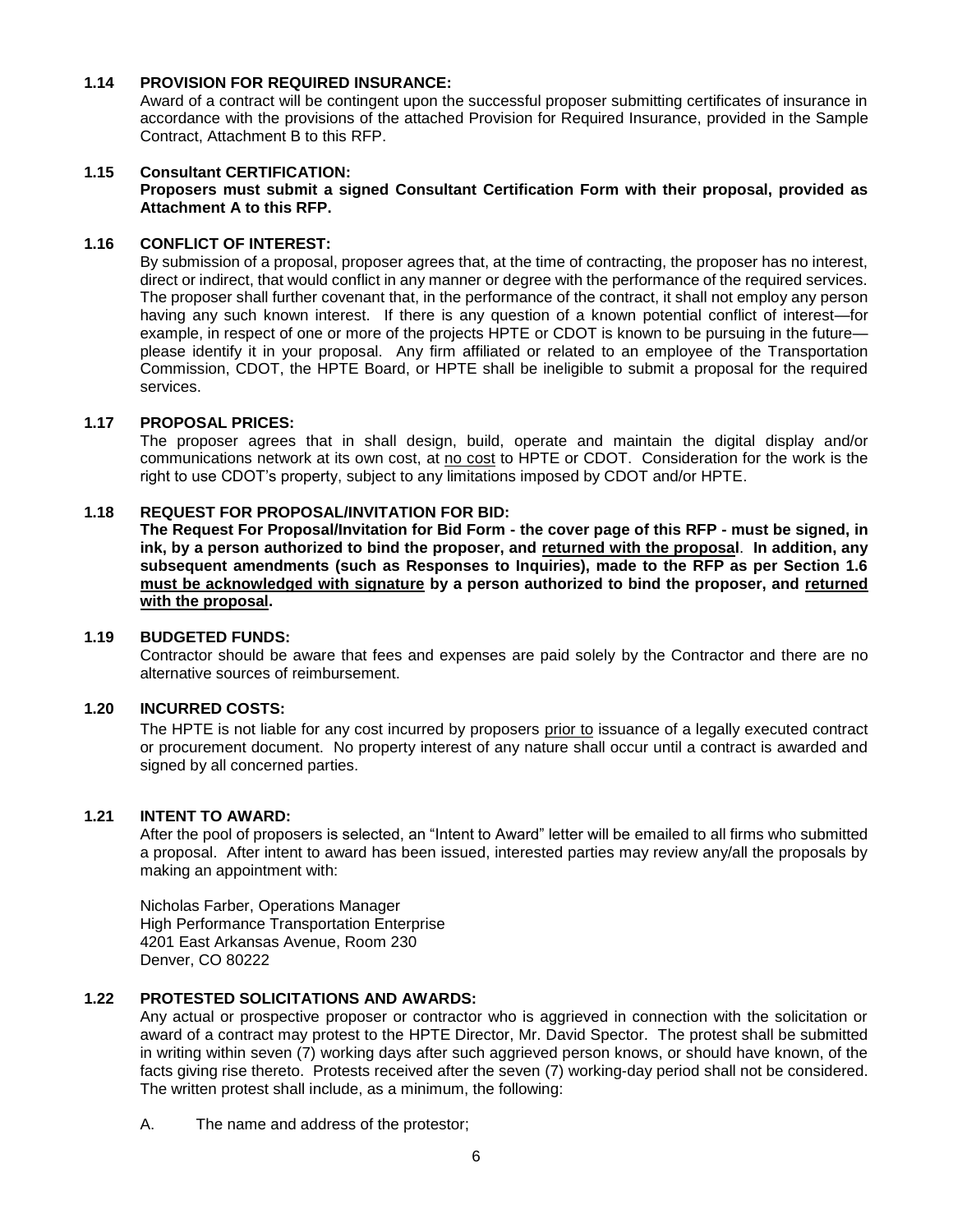- B. Appropriate identification of the procurement by bid, RFP, or award number;
- C. A statement of the reasons for the protest; and
- D. Any available exhibits, evidence or documents substantiating the protest.

The HPTE Director shall make a final determination with regard to any protests no later than ten (10) days after receipt of the written protest materials. The determination of the HPTE shall be final.

#### **1.23 STANDARD CONTRACT:**

The HPTE will incorporate standard State contract provisions into each contract resulting from this RFP (see Attachment B, Sample Contract), and each contract is expected to be substantially similar to the Sample Contract.

## **1.24 SELECTION OF PROPOSAL:**

All proposers will be notified in writing regarding the results of the RFP selection. Upon review and approval of the evaluation committee's recommendation for award, the HPTE Procurement Office will issue a "Notice of Intent to Make an Award" letter to the apparent successful proposer. Provided, however, that all proposers understand that such letter, by itself, does not grant any property interest or right of any nature in the RFP work/services or to a contract for the performance of such work/services. Contract terms that are consistent with the RFP and that are acceptable to the State must first be discussed, and a contract must then be completed and signed by all parties and the State Controller, before any such right exists. Additional approvals may be required from the CDOT Transportation Commission prior to the execution of any contract by HPTE for the use of CDOT property for revenue generating opportunities. Therefore, the apparent successful proposer receiving a "Notice of Intent to Make an Award" letter shall not rely on that letter to make commitments to third parties, and the apparent successful proposer shall not take any actions(s) to prepare for, or start, the performance of the RFP work/services until a contract is so discussed and executed. If the parties are unable to agree on negotiated terms, for the contract, or if this desired schedule date is not met through no fault of HPTE, HPTE may elect to cancel the "Notice of Intent to Make an Award" letter and make the award to the next most advantageous proposer.

## **1.25 AWARD OF CONTRACT - MERIT:**

The committee will make a recommendation to the HPTE Board of Directors that it award to the proposer whose proposal conforms to the RFP terms and conditions and is judged by the committee to be the most advantageous to the State of Colorado and HPTE, price and other factors considered, subject to ultimate approval by the HPTE Board of Directors, negotiation, successful discussion, and final execution of an acceptable contract as described above.

#### **1.26 AWARD OF CONTRACT - TIMELINE:**

It is the intent of HPTE to select a preferred proposal and complete contract negotiations within 60 days of the deadline for receipt of proposals. However, as the evaluation process is dependent upon the number of proposals received, their length, and committee member's schedules, the schedule of activities after the proposal submission deadline, is strictly estimated and therefore, bid proposals must be firm and valid for award for at least 90 days after the deadline for receipt of proposals. Proposers should be aware that further negotiation between HPTE and CDOT may be required subsequent to award and prior to execution of a contract for the work, and HPTE reserves the right to extend any deadlines with respect to execution of a contract; provided, however, that if a contract is not executed within ninety (90) days of the proposal submission deadline, the selected proposer may notify HPTE in writing of its intent to terminate further negotiations, in which case HPTE shall be entitled to make an award to the next most advantageous proposer.

#### **1.27 NEWS RELEASES:**

News releases pertaining to this RFP shall NOT be made prior to execution of a contract, and then are to be made only with the approval of HPTE. Selected proposer will not be allowed to discuss this information or to copy records to third parties per State regulation.

## **1.28 CERTIFICATION OF INDEPENDENT PRICE DETERMINATION:**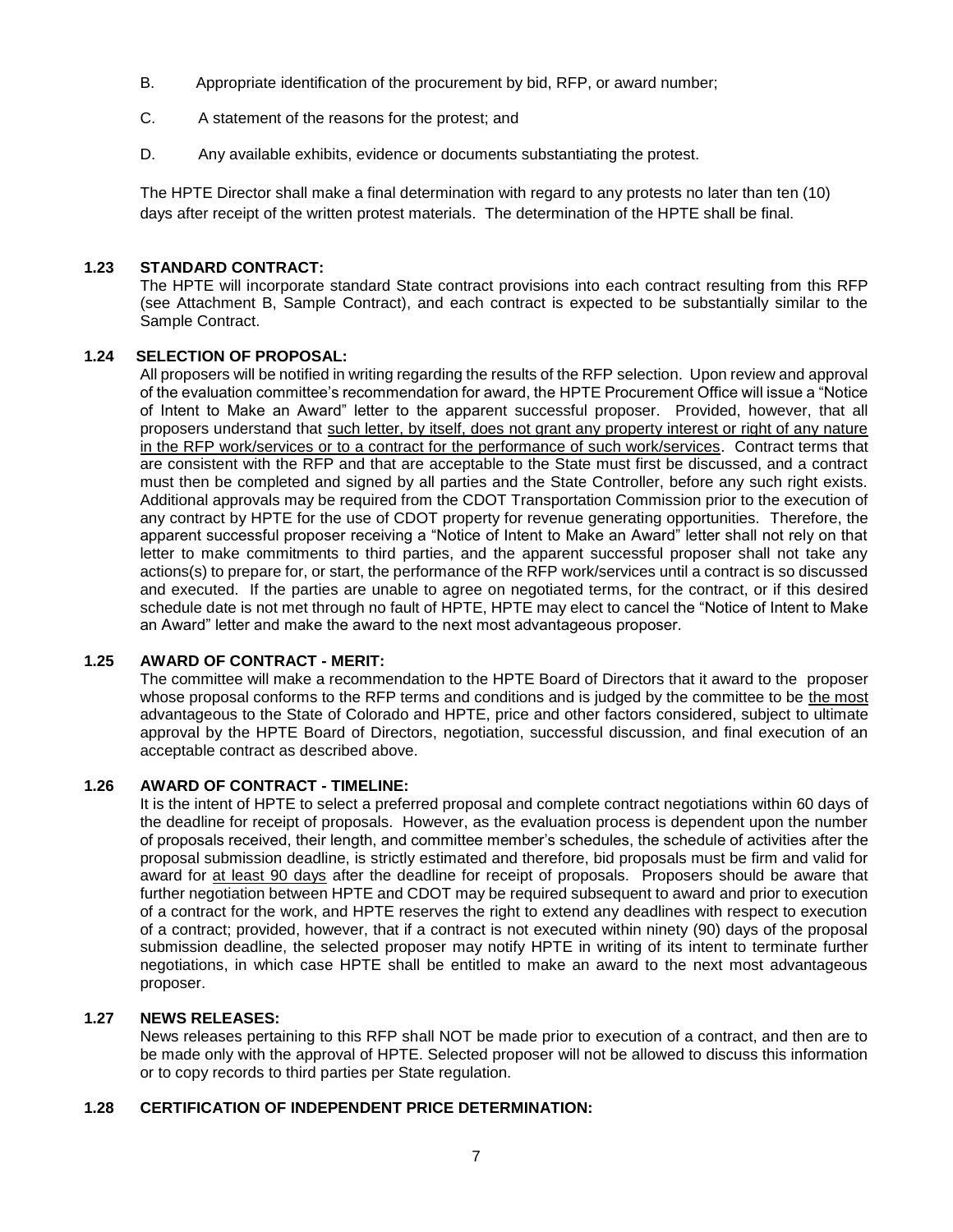- 1.28.1. By submission of this proposal each proposer certifies and, in the case of a joint proposal, each party thereto certifies as to its own organization, that in connection with this procurement:
	- (a) The contents of this proposal have been arrived at independently, without consultation, communication, or agreement, for the purpose of restricting competition, as to any matter relating to the contents of the proposal with any other proposer or with any competitor;
	- (b) Unless otherwise required by law, the contents of this proposal have not been knowingly disclosed by the proposer and will not knowingly be disclosed by the proposer prior to opening, directly or indirectly to any other proposer or to any competitor; and
	- (c) No attempt has been made by the proposer to induce any other person or firm to submit or not to submit a proposal for the purpose of restricting competition.
- 1.28.2 Each person signing the Request for Proposal / Invitation For Bid form of this RFP certifies that: He/she is the person in the proposer's organization responsible within that organization for the decision as to the prices being offered herein and that he/she has not participated, and will not participate, in any action contrary to 1.28.1 (a) through (c) above.

#### **OR**

He/she is not the person in the proposer's organization responsible within that organization for the decision as to the prices being offered herein but that he/she has been authorized in writing to act as agent for the persons responsible for such decision in certifying that such persons have not participated, and will not participate, in any action contrary to 1.28.1 (a) through (c) above, and as their agent does hereby so certify; and he/she has not participated, and will not participate, in any action contrary to 1.28.1 (a) through (c) above.

1.28.3 A proposal will not be considered for award where 1.28.1 (a) and (c), and/or 1.28.2 above have been deleted or modified. Where 1.28.1 (b) above has been deleted or modified, the proposal will not be considered for award unless the proposer furnishes with the proposal a signed statement which sets forth in detail the circumstances of the disclosure and the head of the HPTE Procurement Office, or designee, determines that such disclosure was not made for the purpose of restricting competition.

#### **1.29 TAXES:**

The State of Colorado, as purchaser, is exempt from all Federal taxes under Chapter 32 of the Internal Revenue Code (Registration No. 84-730123K) and from all State and Local Government Use Taxes (Ref. Colorado Revised Statutes Chapter 39-26.114[a]. Seller is hereby notified that when materials are purchased in certain political subdivisions the seller may be required to pay sales tax even though the ultimate product or service is provided to the State of Colorado. Any sales and use tax will not be reimbursed by the State.

## **1.30 INTELLECTUAL PROPERTY AND OWNERSHIP RIGHTS:**

All original materials, including any reports, studies, designs, drawings, specifications, notes, documents, software and documentation, computer-based training modules, electronically or magnetically recorded material and related intellectual property developed or created by the successful Contractor pursuant to the services sought by this RFP, and subsequently provided and integrated by contract between HPTE and the successful proposer, shall become the sole property of the State. Any commercial off-the-shelf software (COTS), required by successful proposer to complete the works described for this Contract, will be licensed to HPTE at HPTE's expense either directly by HPTE, or on behalf of HPTE, by the successful proposer.

#### **1.31 SUBMISSION OF CONFIDENTIAL/PROPRIETARY INFORMATION:**

The State neither requests nor encourages the submission of confidential/proprietary information in response to this RFP. Information submitted will be open for public inspection. However, written requests for confidentiality can be submitted to the HPTE Director, provided that the submission must be in STRICT accordance with the following procedures. Adherence to these procedures remains the SOLE RESPONSIBILITY of the proposer.

#### **PROCEDURES FOR SUBMISSION OF CONFIDENTIAL/PROPRIETARY INFORMATION:**

A. Written request for confidentiality shall be submitted, by the proposer, with the proposal documents.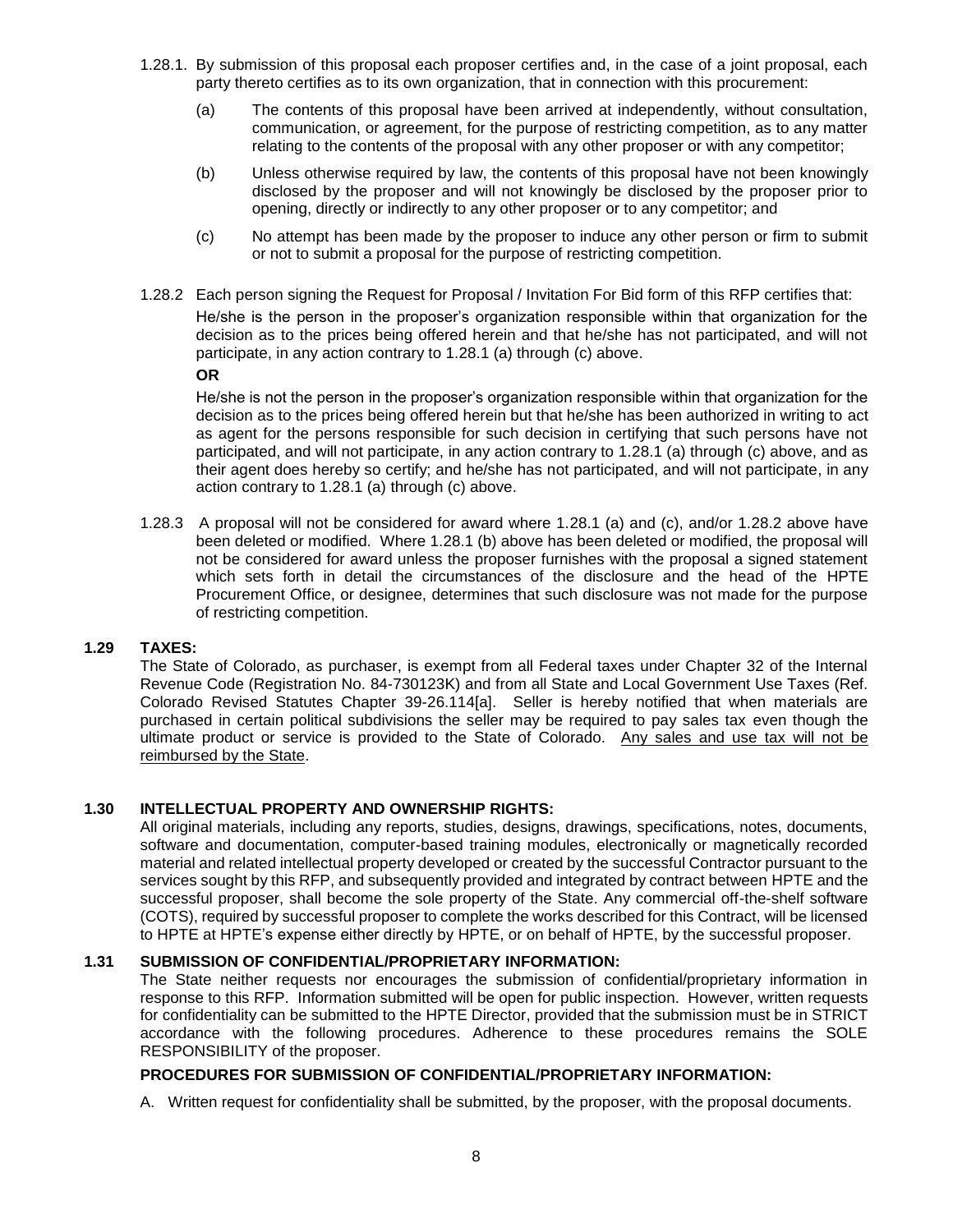- B. The written request will be enclosed in an envelope marked "REQUEST FOR CONFIDENTIALITY", and attached to the cover of the ORIGINAL copy of the proposer's proposal that contains the HPTE invitation for proposal page with the proposer's ORIGINAL autographic signature.
- C. The written request must state SPECIFICALLY AND IDENTIFY BY PAGE NUMBER, what elements of the proposal are to remain confidential. The request must also IDENTIFY THE BASIS for the claim of confidentiality, OTHER than a recitation of a SPECIFIC State or Federal statute.
- D. Confidential/Proprietary information MUST be readily IDENTIFIED, MARKED and SEPARATED /PACKAGED from the rest of the proposal. Co-mingling of confidential/propriety information and other information is NOT acceptable.
- E. The HPTE Director will make a written determination as to the apparent validity of any request for confidentiality. The written determination of the Director will be sent to the proposer.
- F. Proposals that are determined to be at variance with this procedure may be declared non-responsive by the Director, and not given further consideration.

## **1.32 ASSIGNMENT AND DELEGATION:**

Except for assignment of antitrust claims, neither party to any resulting contract stemming from this RFP, may assign or delegate any portion of the Contract without the prior written consent of the other party. This restriction includes contractor use of "out-of-state" personnel that may not have the ability to comply fully with HPTE Project scheduling constraints.

## **1.33 VENUE:**

The laws of the State of Colorado shall govern in connection with the formation, performance and the legal enforcement of any resulting contract. Proposers are advised that pursuant to CRS 43-4-809(1) HPTE is exempted from the provisions of the Colorado Procurement Code, Articles 101 through 112 of Title 24, CRS, and Rules adopted to implement those statutes shall not govern this procurement.

## **1.34 OVERVIEW AND RESPONSIBILITIES:**

#### 1) Overview

In March 2009, Governor Bill Ritter signed into law S.B. 09-108, Funding Advancements for Surface Transportation and Economic Recovery, otherwise known as FASTER, which established, in part, the HPTE. The General Assembly found and determined in FASTER (CRS Section 43-4-806(1)) that it is necessary, appropriate, and in the best interests of the state to aggressively pursue innovative means of more efficiently financing important surface transportation infrastructure projects that will improve the safety, capacity, and accessibility of the surface transportation system, can feasibly be commenced in reasonable amount of time, will allow more efficient movement of people, goods, and information throughout the state, and will accelerate the economic recovery of the state. The FASTER legislation listed innovative means of financing projects to include, but not limited to, public-private partnerships, operating concession agreements, user fee-based project financing, and availability payment and design-build contracting.

On June 1, 2015, HPTE issued a Request for Information for Revenue and Other Value Generating Opportunities (the "RFI") to explore and evaluate potential opportunities to partner with the private sector to generate revenue and/or other value to enable HPTE to better pursue its mission. The RFI provided that responses would generally be treated as "unsolicited proposals" pursuant to HPTE's Procurement Guidelines. This RFP is being issued in accordance with HPTE's Procurement Guidelines and in response to an unsolicited proposal received through the RFI process.

#### 2) Responsibilities

The selected contractor will build a state-of-the art digital display and/or communications network on CDOT owned properties, subject to the provisions of a lease or other arrangement to be determined as between CDOT and HPTE, throughout the State of Colorado. In additional to advertising functions, the network will provide the State with the ability to reach motorists with up-to-date information on news, weather, and event information at no cost to the State, its residents or visitors. The HPTE is looking to enter into a twenty (20) year agreement where the contractor will perform the following duties including, but not limited to:

- 1. Conduct research on suitable placement of the network, including consideration of zoning, other local land use regulations, and applicable state and federal requirements.
- 2. Design, build, operate and maintain the network.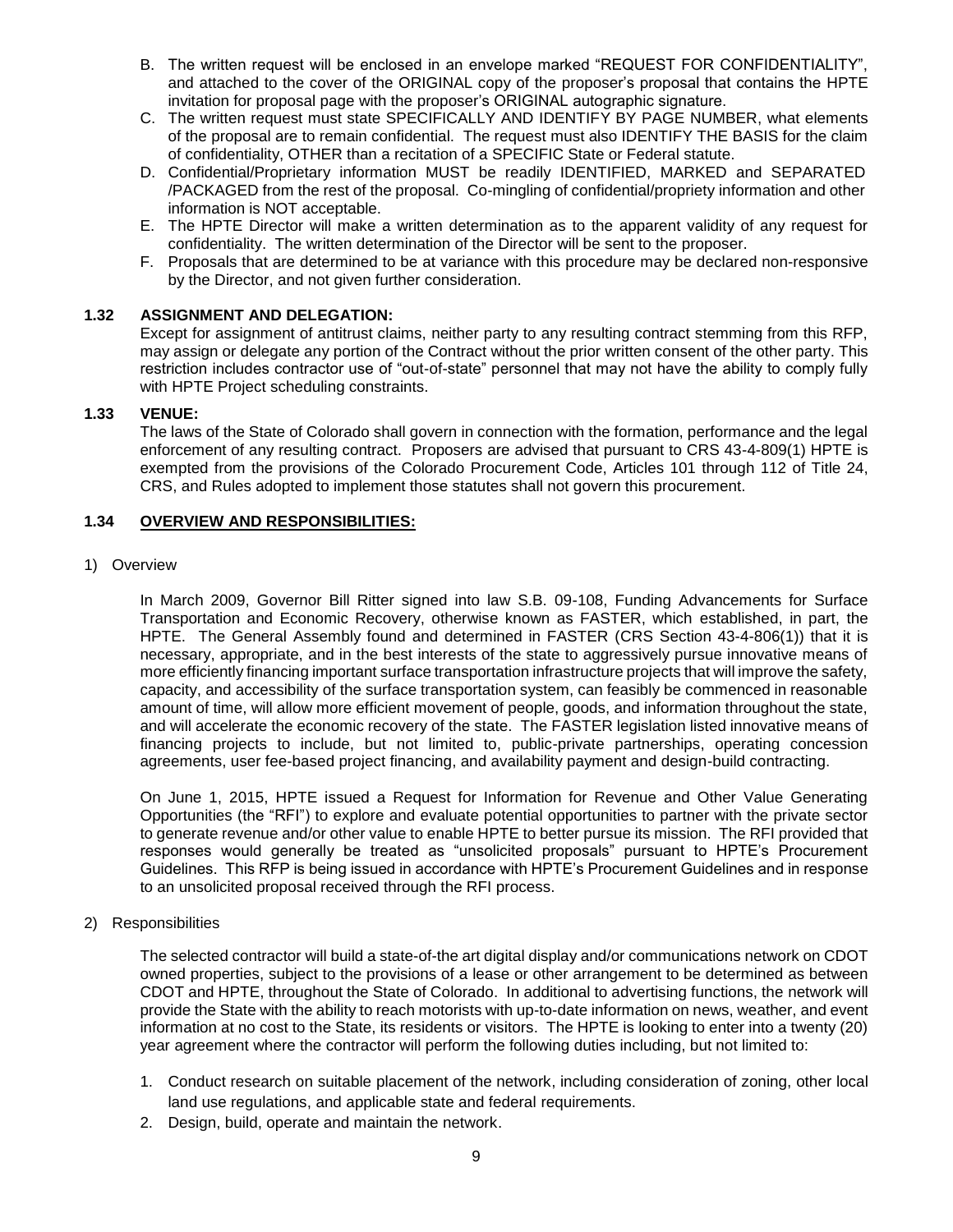- 3. Ensure the network is compliant with federal, state, and local laws and regulations.
- 4. Allow shared access for HPTE and CDOT to use the network for messaging at no cost.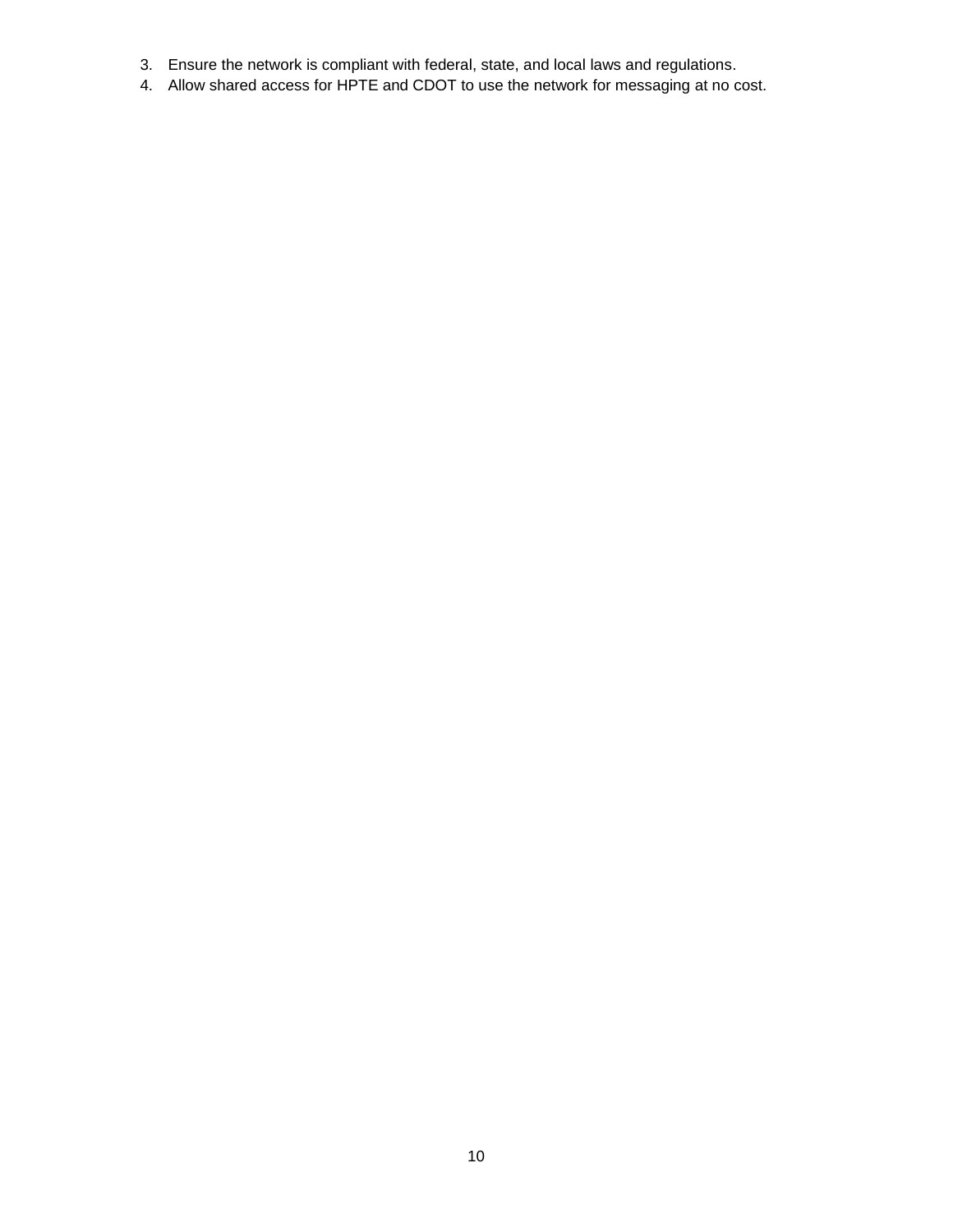## **SECTION 2.0 INFORMATION REQUIRED FROM PROPOSERS**

## General Proposer Response Format

**2.1** A "proposal" is a responsive, conforming, unconditional, complete, legible and properly executed offer from a qualified, responsible party interested in providing the services called for, and solicited by, this RFP. It shall be the sole responsibility of the proposer to ensure that the proposal is in the proper form, and in CDOT's possession at the designated location, before the scheduled time on the due date of receipt. Proposals will not be returned unless the RFP solicitation is cancelled prior to the submittal due date, in which case such proposals will be returned unopened, or opened for identification purposes only. Any proposal received AFTER the submittal due date and time will be returned unopened, or opened for identification purposes only. It is the primary proposer's further responsibility to identify any anticipated subcontractors, and their anticipated work responsibilities.

To be considered responsive, proposers must adhere to, and include, the following when preparing their proposal (alternate proposals shall be clearly labeled as alternate and follow the same criteria):

- Reference by RFP subsections the information responding to and *adherence to the established page limitation*.
- *The basic response may not exceed 10 pages*. *One page shall equal one side of an 8 ½ X 11 inch sheet of paper, one column, single spaced in 12-point font (prefer Arial, Courier, or Verdana).* Describe in full the subject item. The description may be in narrative or outline format, while remaining as brief and concise as possible.
- The proposer may provide additional material in appendices and refer to material contained in the appendices in the basic proposal but the basic response itself must contain the essential elements of the response as a "stand alone" document.
- Reference to, and attachment of, any supporting documentation assisting in the description of, or contribution to, any identified and addressed item. Additional materials must be referred to in the basic response proposal and Appendices appropriately labeled.
- Include an index to assist in evaluation and review and fully comply with Section 1.4 of this RFP.
- Complete and return ALL required forms provided in this RFP solicitation. Failure to do so may disqualify a proposer.

This format must be used to respond to the RFP. Please include in the proposal the roles your firm feels itself qualified to fill and include the requested information for each such role.

## **2.2 BACKGROUND/APPROACH TO PROJECT**

This section of the proposal, should demonstrate the proposer's understanding of, and approach to, the described services, specifically addressing how the needs of the HPTE will be met, using the information on our website for background. [www.coloradhpte.com](http://www.coloradhpte.com/)

The proposer must not simply duplicate or rephrase this RFP, but rather submit a response containing information that demonstrates a good understanding of HPTE needs and objectives and how the proposer will attain those needs and objectives.

The goal of the proposer in responding to this section of the RFP is to provide the HPTE evaluation panel enough information to properly review and score in accordance with the criteria presented in Section 3.3.

#### **Please Address the Following Questions:**

1. Describe the proposed state-of-the art digital display and/or communications network to be implemented. Provide any renderings or depictions of the proposed network that would be useful to HPTE in evaluating the proposals.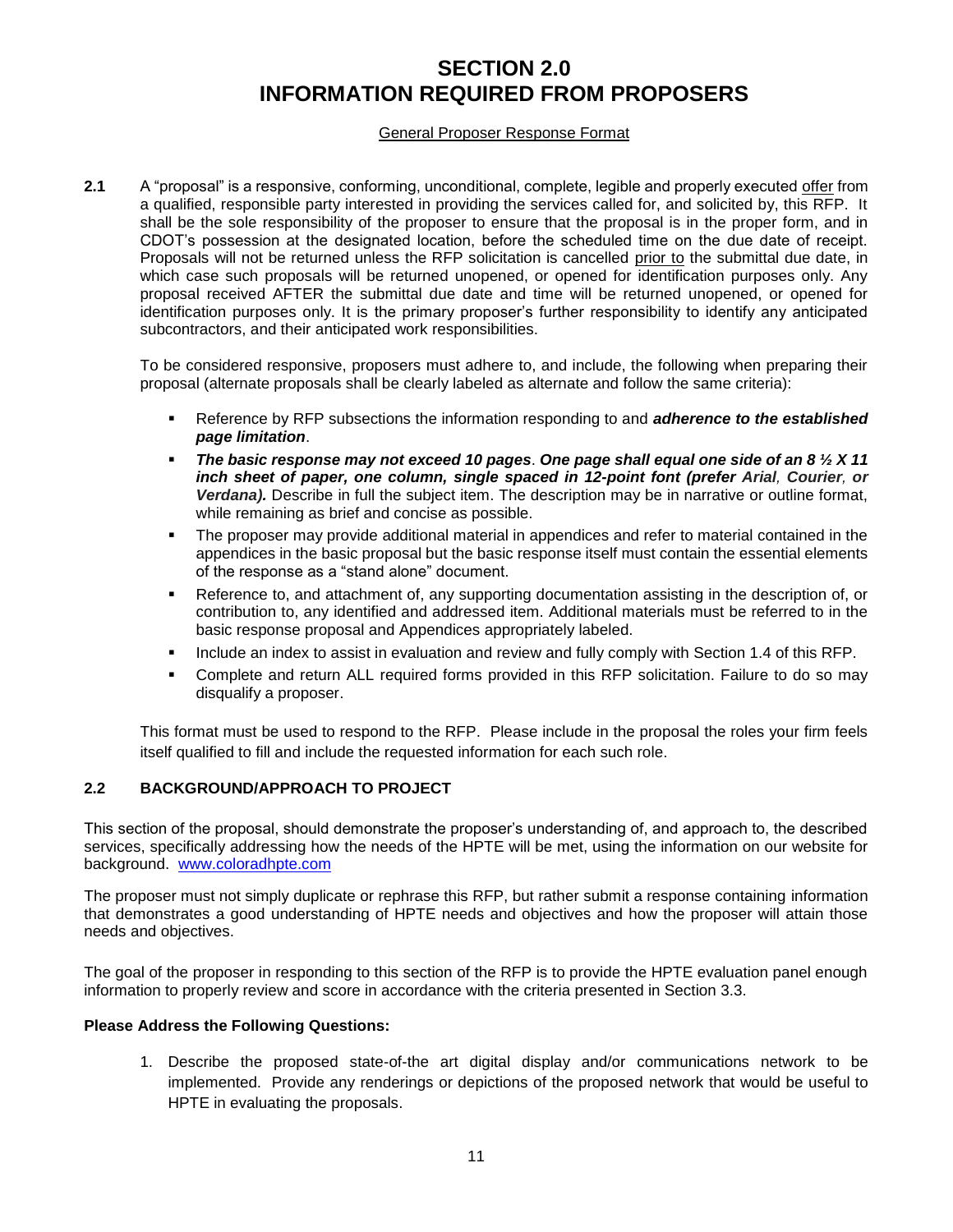- 2. Identify in detail no fewer than four (4) representative CDOT owned properties that have been identified for housing the proposed network, describe the proposed placement of any digital displays on such properties, describe specific challenges that have been identified by the Proposer related to each site, and explain the Proposer's anticipated plan for resolving such challenges.
- 3. Provide an estimated number of additional CDOT owned properties that have been preliminary identified for housing the proposed network and generally describe their locations across the state. Proposers will be permitted to add/remove preliminarily identified sites following award, subject to negotiation of the final contract terms and the revenue-sharing approach set forth in the proposal. However, proposals will be evaluated on the basis of demonstrated revenue generating potential.
- 4. Present the amount of revenue HPTE would be paid on a yearly basis. The total revenue share can be based upon ultimate approval of a specific number of sites; provided, however, Proposers should provide details of a quantifiable mechanism for adjustment based upon their preferred approach to site identification at the time of proposal and/or subsequent to award and execution of a contract.
- 5. Describe the proposed legal structure you envision as between the Proposer, HPTE and CDOT, and the roles and responsibilities of each party within the transaction.
- 6. Identify any content restrictions you would propose and the Proposer's general approach to doing so.
- 7. Describe how you would operate the network to enhance motorist safety.
- 8. Describe how you would operate the network to foster energy efficiency.
- 9. Describe how you plan to maintain compliance with: (i) the Highway Beautification Act of 1965, 23 U.S.C. Sec. 131, *et seq.*, as amended, and rules and regulation adopted thereunder; (ii) CRS 43-1- 401, *et seq.*, and any rules promulgated thereunder; and (iii) the Manual on Uniform Traffic Control Devices (MUTCD).
- 10. Describe the Proposer's approach to sharing access to the digital network resource with HPTE and/or CDOT for messaging benefiting the state and public.
- 11. Describe the firm's experience on similar projects.
- 12. Describe the professionals at the firm who will provide the services and include their office locations, phone and email addresses. Also identify the individual who will have the primary responsibility for the transaction.

## **2.3 MBE/WBE AND LOCAL PARTICIPATION:**

The State encourages its agencies to utilize minority-owned and women-owned businesses to the greatest extent possible without sacrificing adequate competition. Proposers are reminded of the illegality of discrimination.

In accordance with 49 CFR Parts 23 and 26 and 14 CFR Part 152, the Colorado Department of Transportation and the contractors, subcontractors, cities, counties and other local entities with whom it does business will take all necessary and reasonable steps to ensure that disadvantaged business enterprises have the maximum opportunity to compete for and participate in contracts and subcontracts financed with state and federal funds. This policy specifically upholds the Transportation Commission's commitment to fair and equitable business practices and is supported by CDOT's DBE program.

## **2.4 VETERANS PREFERENCE:**

Pursuant to CRS 24-50-511, the State shall give consideration to proposers utilizing a preference for hiring veterans of military service *only* in the following manner:

 To break a tie between proposals following review, scoring and ranking by the evaluation committee. Such tie shall be broken by awarding the resulting contract to the proposer utilizing the greatest quantitative (numerical) preference for veterans in the hiring of its employees.

Veterans' preference will not be used as a scored criterion in the evaluation and ranking of proposals received in response to this RFP solicitation.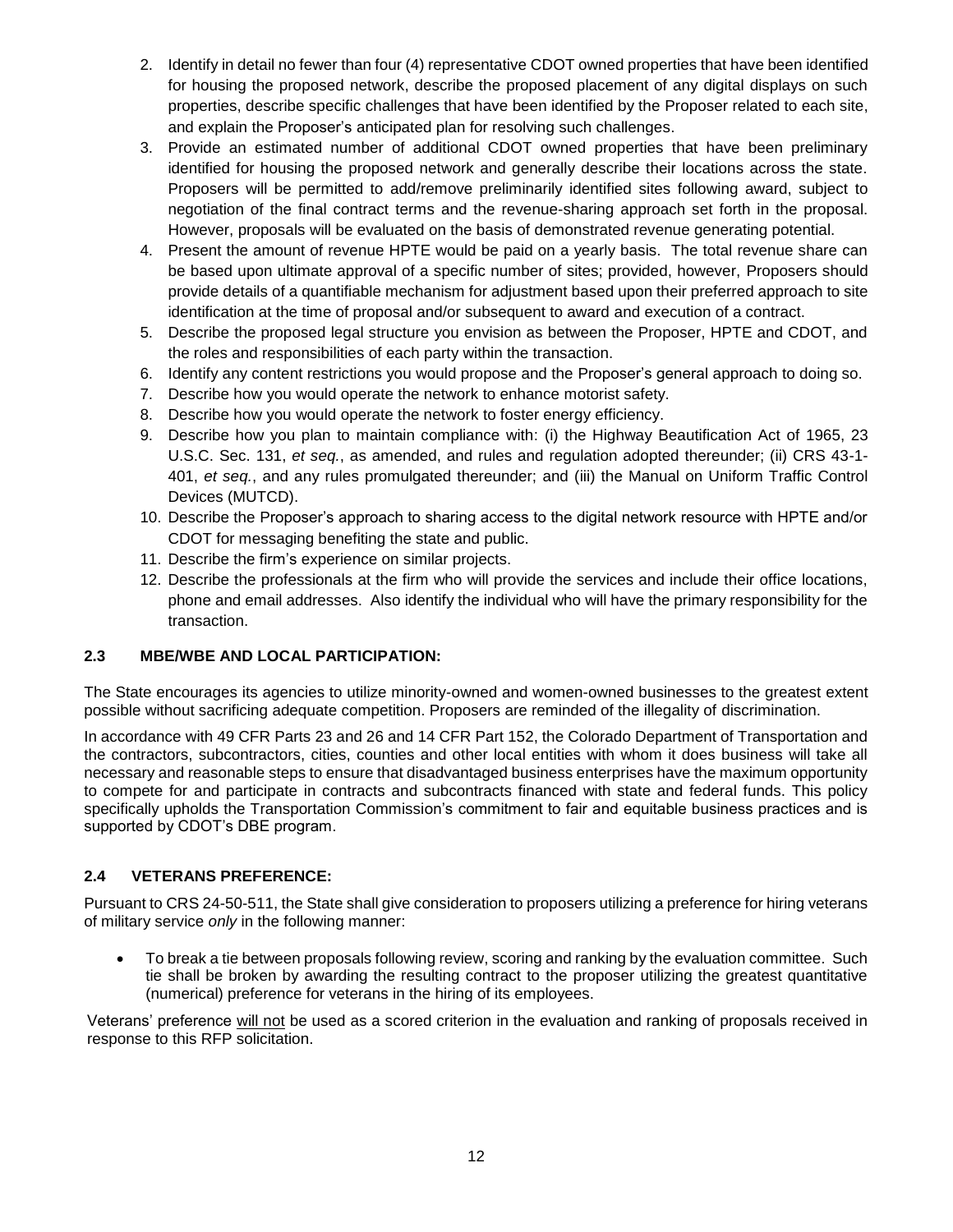## **SECTION 3 EVALUATION CRITERIA**

## **3.1 AWARD OF BID:**

This section will outline the evaluation criteria to be used by the evaluation committee in the review, rating, and selection of submitted proposals. After evaluation of the written proposals, HPTE *may* request oral presentations from top-ranked proposers. The highest ranked proposals will be given fair and equal treatment during the second (optional) phase of the evaluation. Oral presentations will not be scored separately as part of this solicitation. Oral presentations will only be used to adjust the proposal scores accordingly (per the same evaluation criteria), based upon the information discussed at the presentation. The top-ranked proposal (following conclusion of all phases of the evaluation) shall be recommended, by the evaluation committee, to enter into contract negotiations. The contract(s) will be awarded to the proposer whose proposal is deemed to be the most advantageous to the State, price and other factors considered.

#### **3.2 EVALUATION PROCESS:**

- 3.2.1 Each member of the evaluation committee will first independently evaluate the merit of proposals received in writing and in accordance with the evaluation factors defined in the RFP, followed by panel discussion and final scores ranking. The HPTE Director shall have final approval.
- 3.2.2 Failure of the proposer to provide any information requested in the RFP may result in disqualification of the proposal as nonresponsive. It is the responsibility of the proposer to provide all information required by this RFP.
- 3.2.3 The sole objective of the evaluation committee will be to recommend the proposal most responsive to the State's needs. The specifications detailed in this RFP represent the minimum performance necessary for such response.
- 3.2.4 The top ranked proposal(s) (highest score(s)), following independent review and panel discussion, will be recommended either for award or, if the evaluators deem in appropriate, to make an oral presentation.
- 3.2.5 The sole objective of the evaluation committee will be to score the responses and recommend the proposer(s) whose proposal is/are most advantageous to the State of Colorado, taking into consideration all evaluation factors set forth herein. Following independent review and panel discussion, the successful proposer(s) will be the one(s) accumulating the highest number of points (of a maximum 100) at the conclusion of the final stage of the selection process and whose proposal(s) is/are deemed most advantageous to the State, and who successfully negotiates the ensuing contract.

## **3.3 EVALUATION CRITERIA:**

The complete proposal package will include, *but not be limited to*, evaluation using the factors listed below. These factors are designed to incorporate specific evaluation of the items presented in Section 1.36 and Section 2 of this RFP.

As stated in Section 2.2, proposals should not simply repeat what is written in Section 1.36 of this RFP – the Statement of Work, but rather evidence the proposer's understanding of the State's requirements and its ability to provide the services needed within a clearly defined and cost-effective budget. (Refer to Section 2 of this RFP).

## **1. Narrative and Feasibility**: **(20%)**

a. Based upon the information provided in Section 2.2, proposer has demonstrated an awareness of the challenges associated with its proposed network and has an achievable approach for implementation.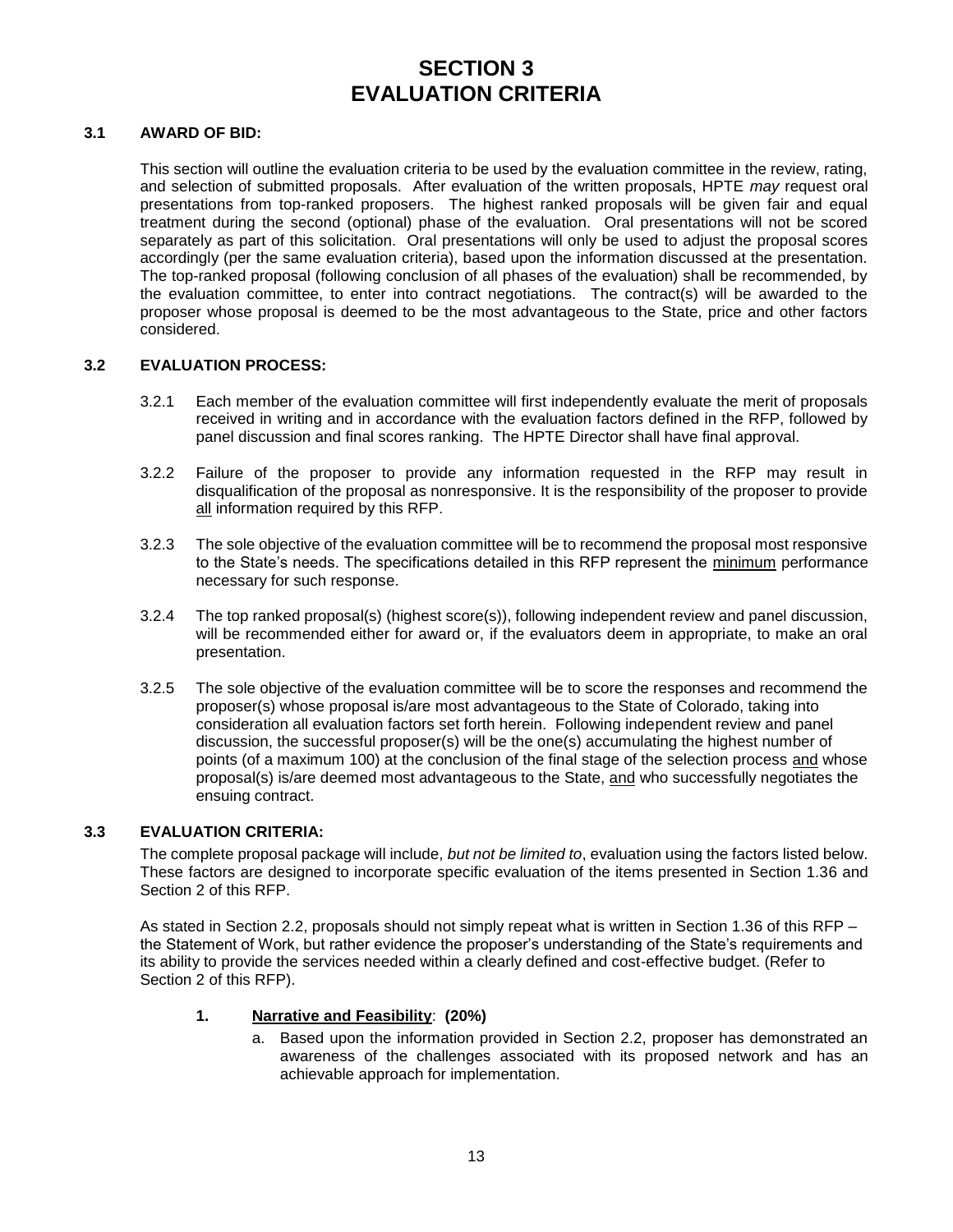## **2. Network Sharing and Revenue Share**: **(60%)**

- a. The proposal provides a public benefit through shared access to the proposed digital network.
- b. The proposal provides for revenue sharing to HPTE and/or CDOT.

## **3. Completeness and References: (5%)**

- a. The proposal is both adequate and complete, as defined through the RFP.
- b. The proposal inspires confidence in production of a quality-required product, solicited under the RFP.

## **4. Overall Experience and Capabilities**: **(15%)**

a. Prior experience in providing similar services as outlined in section 1.34 and the firm's commitment of resources.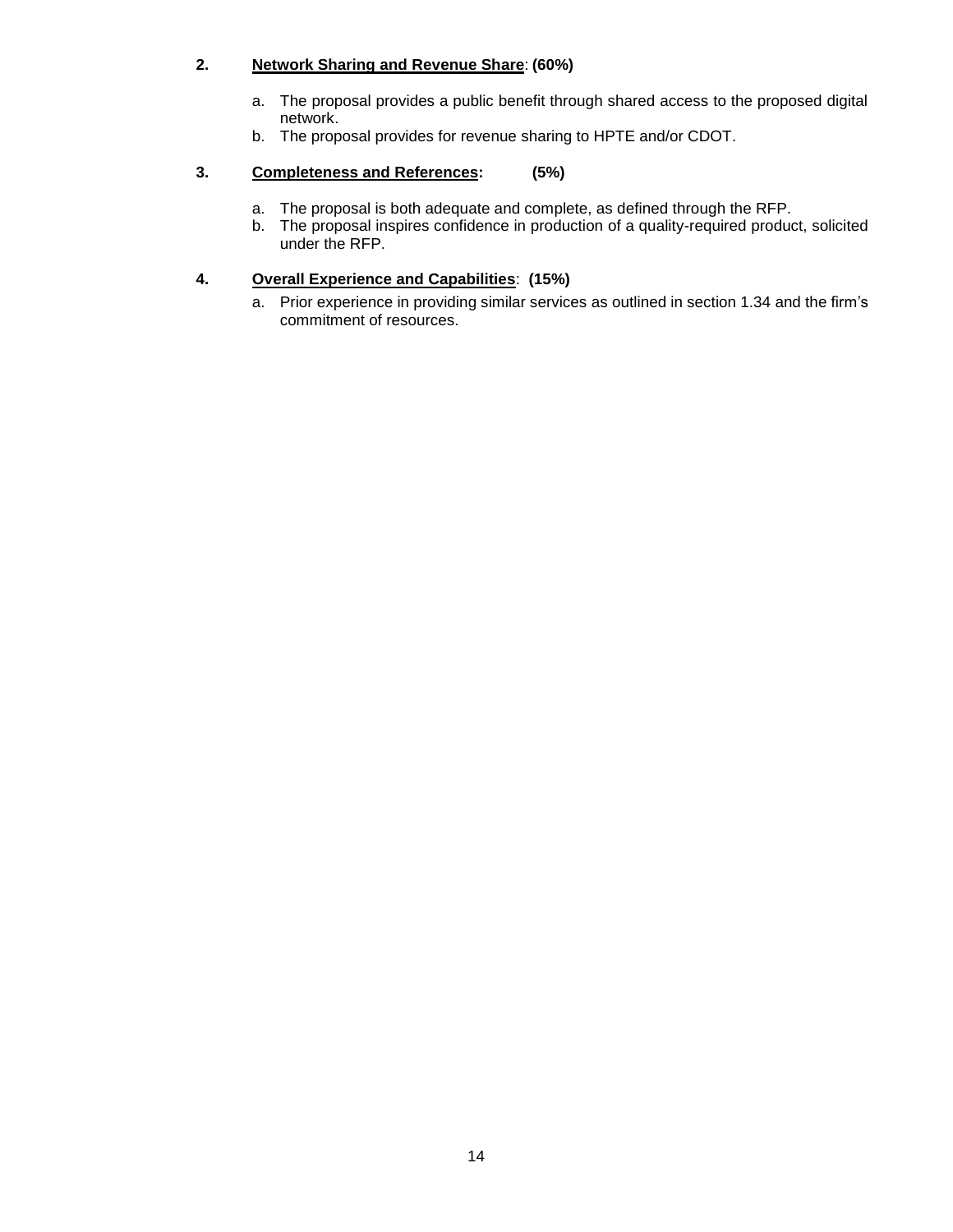## **SECTION 4 TERMS OF CONTRACT**

## **4.1 CONTRACT:**

The successful proposer will be required to enter into a formal contract with HPTE. The contract will incorporate the RFP, standard contract terms, Colorado State Special Provisions, any published addenda and the response/proposal of the successful proposer. Any contract resulting from this RFP may not be modified, amended, extended or augmented except through an authorized contract modification executed by the parties hereto, and any breach or default by a party shall not be waived or released other than in writing signed by the other party. HPTE reserves the right to eliminate or exclude aspects of the successful proposal which may be determined by HPTE as unnecessary, or those aspects HPTE decides to assume itself, or let out by separate contract.

## **4.2 CONTRACT TERMS**:

Standard State of Colorado contract terms outside of the Scope of Work are not negotiable. Contract terms within the Scope of Work *may be* discussed **only if** the proposal includes specific and express requests for modification, including a detailed description for all such requests. If the proposal fails to raise a modification request for discussion, those non-identified portions of the Scope of Work will be considered acceptable to the proposer, and incorporated into the final contract. Submittal of exceptions does not guarantee their acceptance by the State, however, and may, in fact, result in a lower final score, and the State may, in its *sole discretion*, waive the required application of any such term(s), if the State determines that is in its best interests under the circumstances to do so.

The contract will also stipulate that the HPTE will be provided with monthly invoices of actual hours of service and associated costs, and a monthly work statement providing a brief description of the services invoiced, specifically identifying staff member/positions assigned to the Work. The State may make payment to the successful proposer for monthly work actually and satisfactorily performed, such payments subject to the State's receipt and approval of the above mentioned invoices and work statements.

## **4.3 LENGTH OF CONTRACT**:

The term of this contract shall begin on the date indicating Controller approval, and shall extend no more than twenty years from that date unless otherwise specified, earlier terminated, or extended pursuant to state fiscal rules provided that the vendor shall remain responsible for contract obligations which necessarily continue beyond such termination date, including final audit.